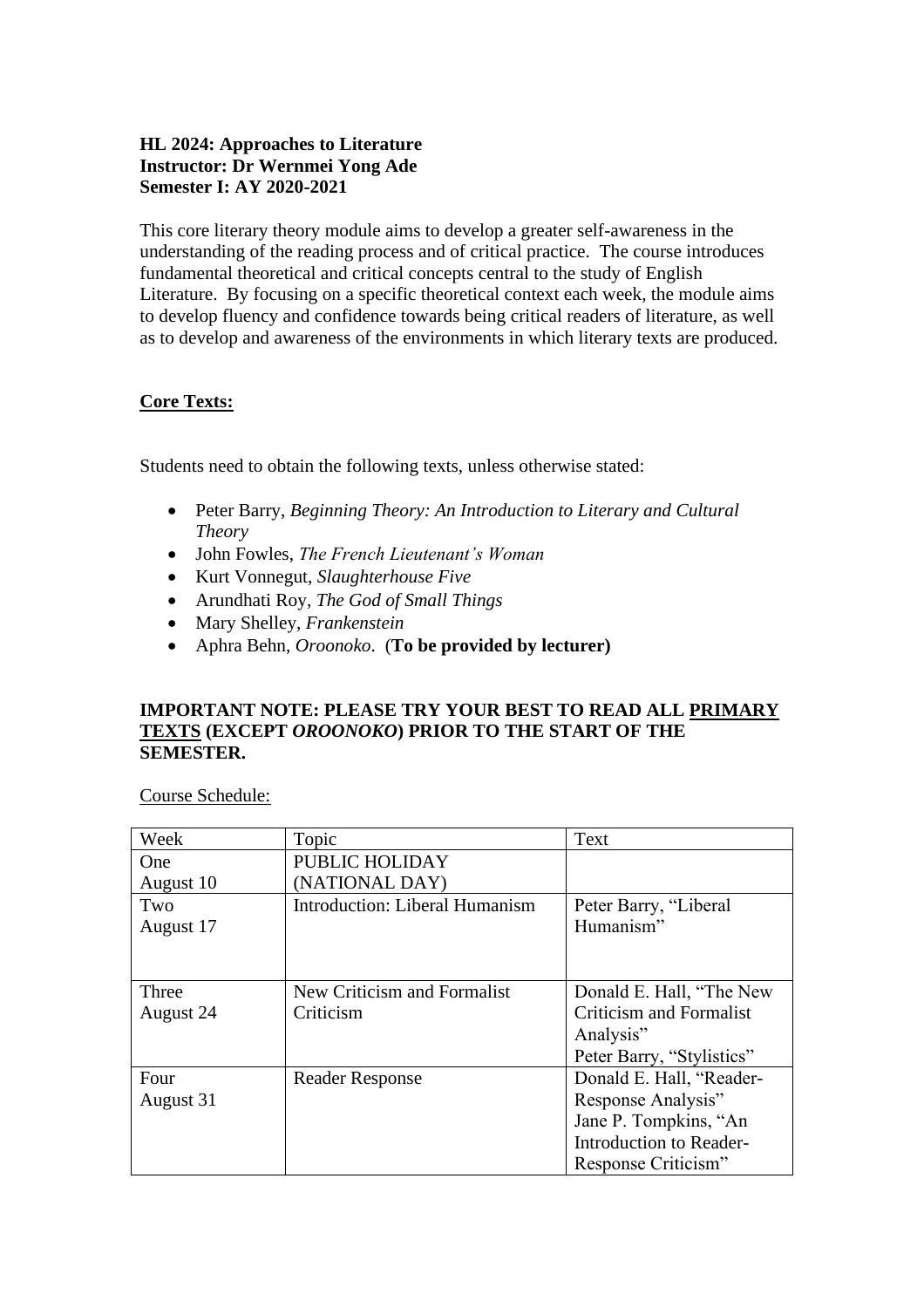| Five<br>September 7        | Narrative and Narratology                                | Peter Barry, "Narratology"                                                      |
|----------------------------|----------------------------------------------------------|---------------------------------------------------------------------------------|
| <b>Six</b><br>September 14 | <b>Structuralist and Post-Structuralist</b><br>Criticism | Peter Barry,<br>"Structuralism", "Post-<br>structuralism and<br>Deconstruction" |
| Seven<br>September 21      | Postmodernism                                            | Peter Barry,<br>"Postmodernism"                                                 |
| Eight<br>September 28      | <b>RECESS WEEK</b>                                       |                                                                                 |
| Nine<br>October 5          | New Historicism and Cultural<br>Materialism              | Peter Barry, "New<br><b>Historicism and Cultural</b><br>Materialism"            |
| Ten<br>October 12          | Psychoanalytic Criticism                                 | Peter Barry,<br>"Psychoanalytic Criticism"                                      |
| Eleven<br>October 19       | <b>Marxist Criticism</b>                                 | Peter Barry, "Marxist<br>Criticism"                                             |
| Twelve<br>October 26       | <b>Feminist Criticism</b>                                | Peter Barry, "Feminist<br>Criticism"                                            |
| Thirteen<br>November 4     | Gender and Sexuality                                     | Peter Barry, "Lesbian/ gay<br>Criticism"                                        |
| Fourteen<br>November 11    | <b>Postcolonial Criticism</b>                            | Peter Barry, "Postcolonial<br>Criticism"                                        |

# **Method of instruction:**

Weekly 2-hour lecture Weekly 1-hour tutorial

## **Mode of Assessment:**

Mid-term 1,200 – 1,500 word essay: 20%